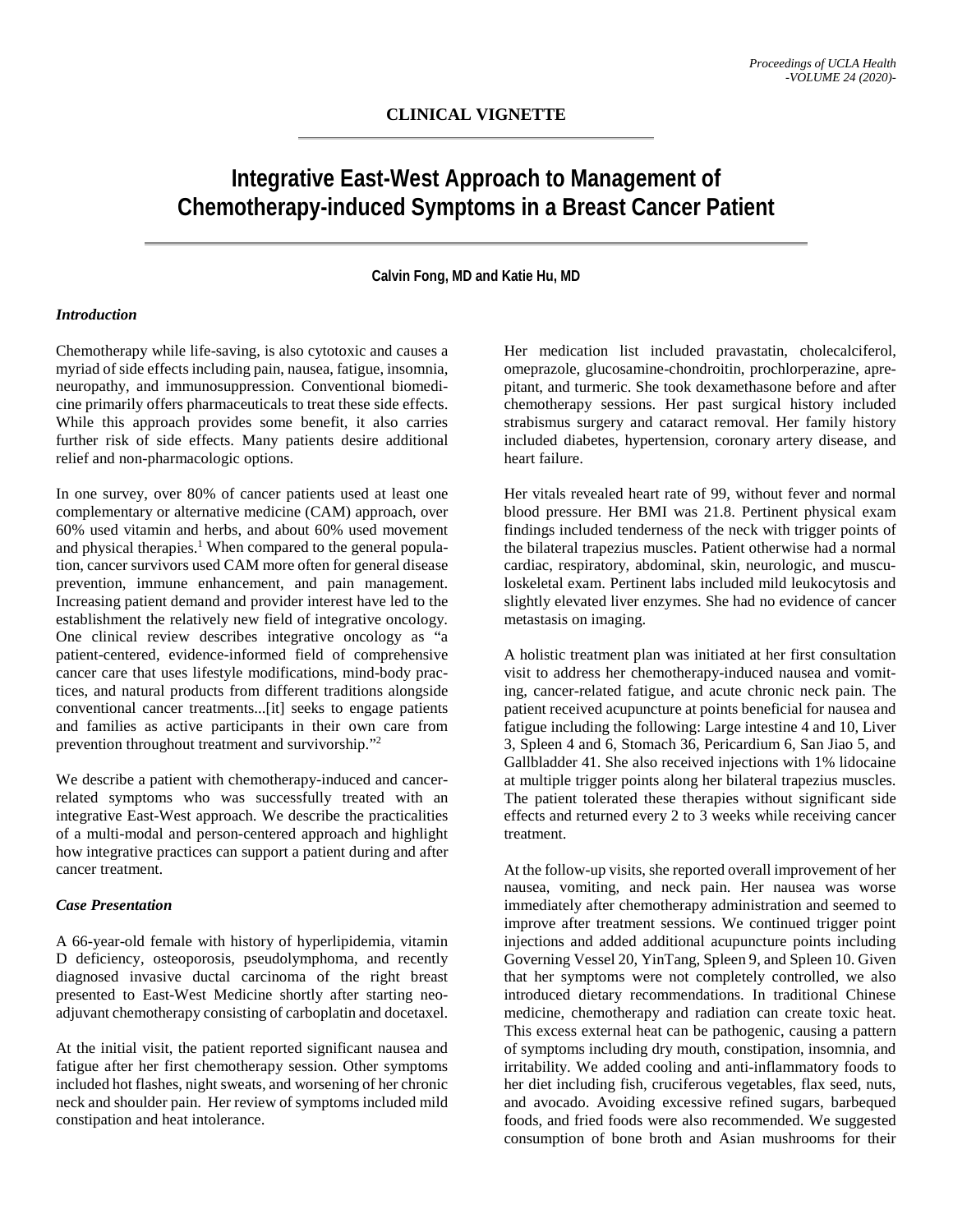nourishing and immuno-supportive qualities. During this time, we also recommended QiGong, stress management, and avoiding overexertion.

The patient gradually improved with her self-care regimen. She was adhering to a beneficial diet, walking daily, and attending classes at the Benjamin Center, a cancer support community where she received free sessions of Feldenkrais, Tai Chi, meditation, and support groups. Her nausea and neck pain were well controlled. Although her fatigue persisted, it was less severe and shorter in duration.

Prior to her tenth visit, the patient underwent a right breast lumpectomy with sentinel lymph node biopsy without complications. There was no evidence of metastatic disease and no need for further chemotherapy. She felt great overall, with only mild fatigue after prolonged activity. She was eating more cooked and whole foods, and she reported enjoying life more. Her liver chemistries also returned to normal.

The patient underwent radiation therapy between her twelfth and fourteenth treatment sessions. She reported burning pain and inflammation at the site of radiotherapy, as well as worsening of her chronic neck and back pain given the prolonged posturing required during radiotherapy. In addition to her acupuncture and trigger point treatments, we reinforced eating more cooling foods such as watermelon, mung bean soup, chamomile and chrysanthemum teas. She used topical aloe vera for her radiation dermatitis.

After completing cancer treatment, she reported feelings of sadness and decreased mood. We emphasized self-care activities. She restarted her QiGong sessions twice weekly, and her mood and sleep improved. Her DEXA scan showed osteoporosis, and we advised light resistance training, calcium-rich foods, and bone broth. Overall, she was doing very well and consistently followed her self-care regimen. She noticed that her fatigue returned if she overexerted herself, but otherwise it was well controlled.

#### *Discussion*

Although cancer patients may have nausea and vomiting for various reasons, chemotherapy-induced nausea and vomiting  $(CINV)$  is potentially the most severe and distressing.<sup>3</sup> While nausea is subjective, vomiting is quantifiable and can be classified into acute, delayed, and anticipatory emesis.<sup>4</sup> Although not fully understood, the pathophysiology involves interactions among the central and peripheral nervous systems, gastrointestinal tract, and neurotransmitters such as dopamine, serotonin, and substance P.<sup>5</sup> Anti-emetic medications targeting these pathways are fairly effective and well tolerated. They are used for both prophylaxis and treatment of CINV.<sup>6</sup> However, symptoms can persist despite medical therapy and adversely affect quality of life for cancer patients.

There is encouraging evidence that acupuncture helps treat CINV. In a randomized controlled trial (RCT) of 150 patients

with lung cancer, acupuncture combined with intravenous tropisetron demonstrated significantly fewer symptoms of CINV when compared to tropisetron alone. The acupuncture points used included Stomach 36, Conception Vessel 12, and Pericardium 6.<sup>7</sup> A systematic review of acupuncture for cancer care published in 2013 concluded that acupuncture is an appropriate adjunctive treatment for CINV.<sup>8</sup> However, eight of the included RCTs had a high level of bias, suggesting the need for higher quality studies.

Other methods such as electroacupuncture and acupressure have also been studied. A RCT of 104 women with breast cancer receiving high-dose chemotherapy found adjunct electroacupuncture was more effective at controlling emesis than minimal needling or antiemetic medications alone, although the observed effect had a limited duration.<sup>9</sup> One small study of 48 women with breast cancer showed decreased number and intensity of CINV symptoms in those receiving auricular acupressure plus medication when compared to those receiving medication alone.10 A Cochrane review concluded overall efficacy of acupuncture-point stimulation in treating CINV, but the authors did note that some studies did not have a placebo control and used novel anti-emetic medications.<sup>11</sup>

Other complementary therapies may help with CINV as well. Ginger supplements may help reduce nausea during chemotherapy, although the evidence is mixed. A large RCT of 744 patients suggested that ginger supplementation significantly reduced acute nausea during the first day of chemotherapy cycles, with the largest reductions seen in the 0.5 and 1.0 gram doses.12 Other non-pharmacologic methods with limited evidence for CINV include cognitive distraction, systematic desensitization, exercise, hypnosis, and transcutaneous nerve stimulation. $13$ 

Cancer-related fatigue (CRF) is another common condition in cancer patients. Most cancer patients experience some level of fatigue during treatment with about one-third having persistent fatigue which can last for a number of years after treatment.<sup>14,15</sup> Fatigue is often under-reported and adversely affects quality of life during and after treatment. Contributing factors to CRF include specific cancer treatment, tumor growth, unrelieved pain, anemia, poor nutrition, metabolic issues, hormonal issues, underlying comorbidities, medication side effects, physical deconditioning, depressed mood, emotional distress, and sleep disturbance.<sup>16</sup> Those with CRF should have a thorough evaluation and correction of any underlying contributing factors. For example, medical treatment includes blood transfusions and erythropoietin-stimulating agents to treat anemia. For severe fatigue without improvement, psychostimulants and wakefulness agents such as methylphenidate, dexmethylphenidate, or modafinil can be used.<sup>17</sup> However, because CRF involves mental, physical, and nutritional aspects, integrative approaches can be effective and should be attempted first when no obvious reversible cause can be identified.

Acupuncture and acupressure may play a role in treating CRF. A large RCT of 302 outpatients with breast cancer who received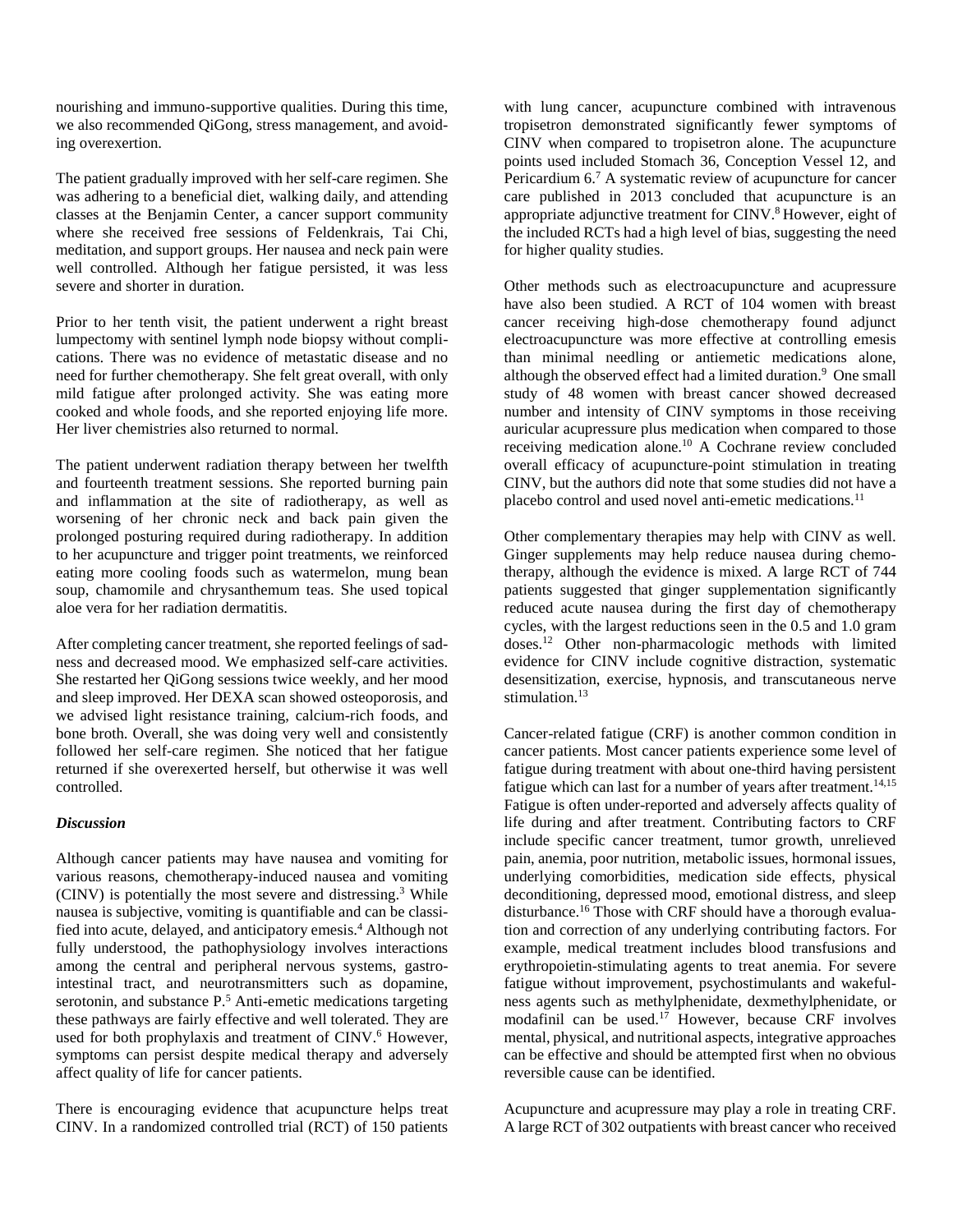acupuncture had statistically significant improvements in physical fatigue, mental fatigue, anxiety, depression, quality of life, functional well-being, and social well-being when compared to the usual care group.18 The particular acupuncture points included Stomach 36, Spleen 6, and Large Intestine 4, with alternate points such as Gallbladder 24 and Spleen 9. One RCT of 424 breast cancer survivors who completed cancer treatment demonstrated that both relaxing and stimulating acupressure reduced persistent CRF compared with usual care, although only the relaxing acupressure had significant effects on sleep quality and quality of life.19 For reference, the relaxing points consisted of YinTang, AnMian, Heart 7, Spleen 6, Liver 3, while the stimulating points consisted of Governing Vessel 20, Conception Vessel 6, Large Intestine 4, Stomach 36, Spleen 6, and Kidney 3. One systematic review included RCTs published in English and Chinese in 18 databases. Although the results were inconclusive, acupuncture and acupressure appear effective in treating CRF, with acupuncture being more effective.20 A similar meta-analysis reviewing 10 RCTs reported the efficacy of acupuncture in reducing CRF, especially in breast cancer patients and those undergoing cancer treatment.<sup>21</sup> A different systemic review and meta-analysis suggested that acupuncture and moxibustion appears effective for CRF, although higher-quality RCTs need to be done, particularly for moxibustion.<sup>22</sup>

Other non-pharmacologic treatment options for CRF include exercise, diet, and mindfulness-based techniques. For adult cancer survivors with fatigue, the American Society of Clinical Oncology recommends 150 minutes of moderate aerobic exercise per week with additional 2-3 sessions of strength training weekly if tolerated.<sup>16</sup> A Cochrane review of 56 RCTs concluded that exercise was significantly more effective than controls in reducing symptoms of CRF during and after cancer treatment. Aerobic exercise significantly reduced CRF, while resistance training and other forms of exercise did not.23

In addition to an anti-inflammatory and healthy diet, particular foods may help CRF. RCTs of Wisconsin Ginseng and Korean red ginseng exhibited reductions of CRF symptoms when compared to placebo.24,25 However, caution should be used due to the potential drug interactions of ginseng. Reishi mushrooms have been widely recommended by integrative physicians and naturopaths for its immuno-supportive effects. A Cochrane review involving 5 RCTs comparing Reishi mushrooms to active or placebo controls found that Reishi mushrooms improved host immune indicators including increased CD3, CD4, and CD8 percentages, as well as marginally increased leukocytes and NK-cell activity. Four studies showed relatively improved quality of life for the Reishi mushroom groups when compared to control groups.<sup>26</sup> The current evidence does not support multivitamin supplementation for reducing symptoms of CRF.27

Mind-body and stress-reduction techniques may help as well. A RCT of 229 breast cancer survivors compared mindfulness based stress reduction (MBSR) to standard care. Compared to the control group, the MBSR group experienced increased vigor

and reduced fatigue, total mood disturbance, anger, and confusion.28 In this study, the MBSR program was 8 weeks long and included mindfulness practices such as body scan, yogabased stretches, sitting meditation, group discussions, didactic teaching, and home practice on topics such as perception and reactions to life effects. A large, multi-center RCT comparing yoga to standard care found yoga participants had greater improvements in global sleep quality and reduced sleep medication use.29 TaiChi and QiGong have also been evaluated. One RCT of 87 post-menopausal breast cancer survivors with fatigue showed that QiGong/TaiChi participants had significantly decreased fatigue when compared to sham Qi Gong. However, depression and sleep quality measures were not improved.30 A systematic review and meta-analysis of 13 RCTs found QiGong/TaiChi in cancer patients had positive effects on quality of life and immune function, as well as decreased cortisol levels. However, the studies were limited in size and had a high risk of bias.<sup>31</sup>

Given the increasing interest of integrative approaches, cancer organizations have created recommendations to guide patients and providers. The American College of Chest Physicians found several complementary therapies helpful for treating anxiety, mood disturbance, pain, treatment-related side effects, and supported the overall care and quality of life in lung cancer patients.32 The Society of Integrative Oncology developed an evidence-based guideline on use of integrative therapies before and after breast cancer treatment.<sup>33</sup> Key recommendations included: acupressure and acupuncture for reducing chemotherapy-induced nausea and vomiting; music therapy, mediation, stress management and yoga for anxiety/stress reduction and treatment of depression/mood disorders; meditation and yoga to improve quality of life. There was insufficient evidence to support dietary supplements in managing treatment-related adverse effects.

## *Conclusion*

Our patient benefited from an integrative East-West approach in managing her cancer-related and chemotherapy-related symptoms during and after cancer treatment. Although higher quality studies with more statistical power are needed, the current evidence regarding integrative therapies in supporting patients through cancer treatment is promising.

## **REFERENCES**

- 1. **Richardson MA, Sanders T, Palmer JL, Greisinger A, Singletary SE**. Complementary/alternative medicine use in a comprehensive cancer center and the implications for oncology. *J Clin Oncol*. 2000 Jul;18(13):2505-14. doi: 10.1200/JCO.2000.18.13.2505. PMID: 10893280.
- 2. **Latte-Naor S, Mao JJ**. Putting Integrative Oncology Into Practice: Concepts and Approaches. *J Oncol Pract*. 2019 Jan;15(1):7-14. doi: 10.1200/JOP.18.00554. PMID: 30629900; PMCID: PMC6333385.
- 3. **Hesketh PJ**. Pathophysiology and prediction of chemotherapy-induced nausea and vomiting. Post TW, ed.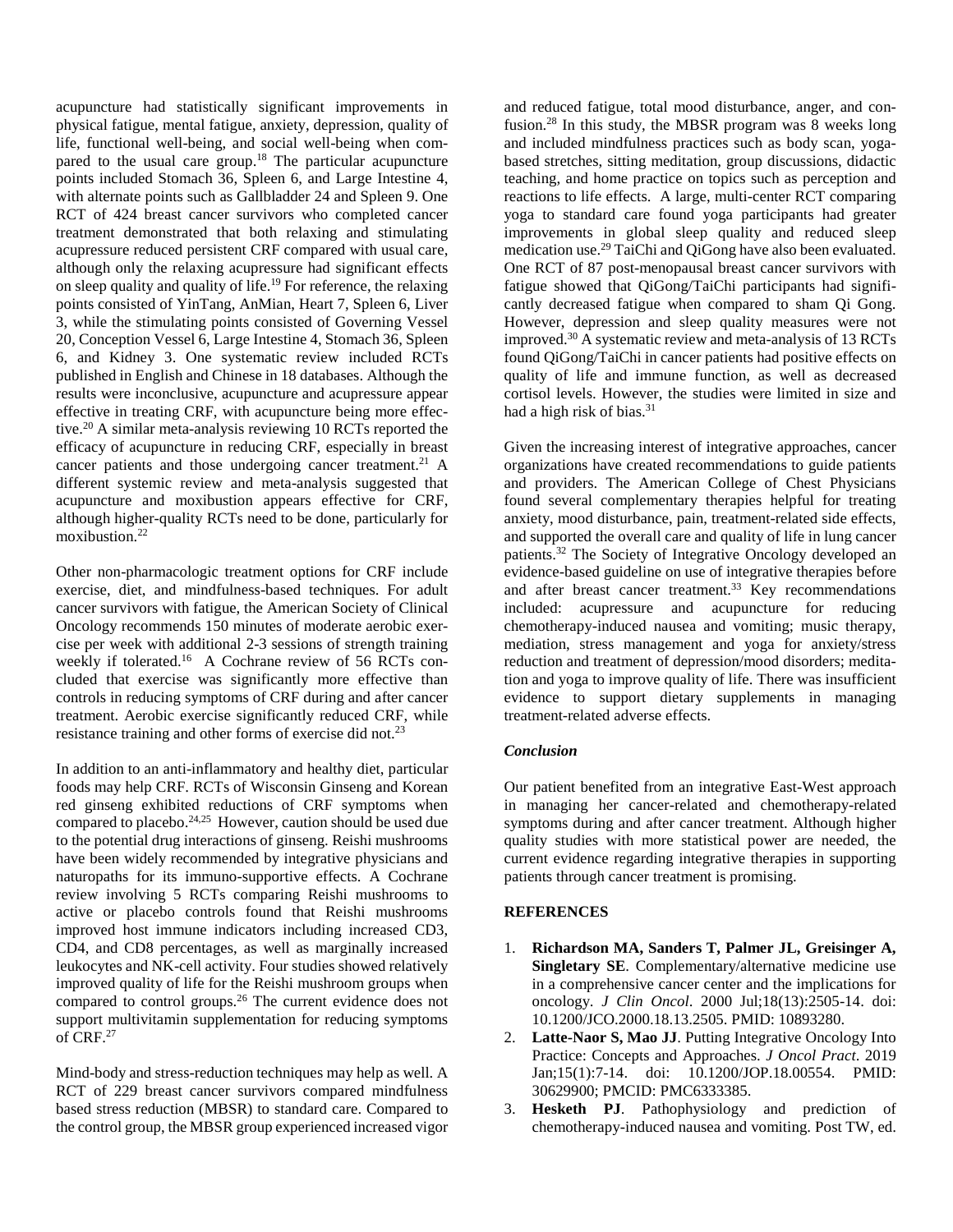*UpToDate*. Waltham, MA: UpToDate Inc. http://www.uptodate.com (Accessed 11/24/20.)

- 4. **Rudd JA, Andrews PLR**. Mechanisms of acute, delayed, and anticipatory emesis induced by anticancer therapies. In: Hesketh PJ, Ed., *Management of nausea and vomiting in cancer and cancer treatment.* Sudbury: Jones and Bartlett Publishers; 2005. p. 15.
- 5. **Hesketh PJ**. Understanding the pathobiology of chemotherapy-induced nausea and vomiting. Providing a basis for therapeutic progress. *Oncology (Williston Park).* 2004 Sep;18(10 Suppl 6):9-14. PMID: 15510975.
- 6. **Navari RM, Aapro M**. Antiemetic Prophylaxis for Chemotherapy-Induced Nausea and Vomiting. *N Engl J Med*. 2016 Apr 7;374(14):1356-67. doi: 10.1056/ NEJMra1515442. PMID: 27050207.
- 7. **Wang YL, Li JX, Guo XQ, Fu RY, Guan XJ**. [Effect of acupuncture in different time on nausea and vomiting induced by chemotherapy of lung cancer]. *Zhongguo Zhen Jiu*. 2019 Dec 12;39(12):1269-73. Chinese. doi: 10.13703/j.0255-2930.2019.12.004. PMID: 31820600.
- 8. **Garcia MK, McQuade J, Haddad R, Patel S, Lee R,**  Yang P, Palmer JL, Cohen L. Systematic review of acupuncture in cancer care: a synthesis of the evidence. *J Clin Oncol*. 2013 Mar 1;31(7):952-60. doi: 10.1200/ JCO.2012.43.5818. Epub 2013 Jan 22. PMID: 23341529; PMCID: PMC3577953.
- 9. **Shen J, Wenger N, Glaspy J, Hays RD, Albert PS, Choi C, Shekelle PG**. Electroacupuncture for control of myeloablative chemotherapy-induced emesis: A randomized controlled trial. *JAMA*. 2000 Dec 6;284(21):2755-61. doi: 10.1001/jama.284.21.2755. PMID: 11105182.
- 10. **Eghbali M, Yekaninejad MS, Varaei S, Jalalinia SF, Samimi MA, Sa'atchi K.** The effect of auricular acupressure on nausea and vomiting caused by chemotherapy among breast cancer patients. *Complement Ther Clin Pract*. 2016 Aug;24:189-94. doi: 10.1016/ j.ctcp.2016.06.006. Epub 2016 Jul 5. PMID: 27502820.
- 11. **Ezzo J, Vickers A, Richardson MA, Allen C, Dibble SL, Issell B, Lao L, Pearl M, Ramirez G, Roscoe JA, Shen J, Shivnan J, Streitberger K, Treish I, Zhang G**. Acupuncture-point stimulation for chemotherapy-induced nausea and vomiting. *J Clin Oncol*. 2005 Oct 1;23(28): 7188-98. doi: 10.1200/JCO.2005.06.028. PMID: 16192603.
- 12. **Ryan JL, Heckler CE, Roscoe JA, Dakhil SR, Kirshner J, Flynn PJ, Hickok JT, Morrow GR.** Ginger (Zingiber officinale) reduces acute chemotherapy-induced nausea: a URCC CCOP study of 576 patients. *Support Care Cancer*. 2012 Jul;20(7):1479-89. doi: 10.1007/s00520-011-1236-3. Epub 2011 Aug 5. PMID: 21818642; PMCID: PMC3361530.
- 13. **Lotfi-Jam K, Carey M, Jefford M, Schofield P, Charleson C, Aranda S**. Nonpharmacologic strategies for managing common chemotherapy adverse effects: a systematic review. *J Clin Oncol*. 2008 Dec 1;26(34):5618- 29. doi: 10.1200/JCO.2007.15.9053. Epub 2008 Nov 3. PMID: 18981466.
- 14. **Bower JE, Ganz PA, Desmond KA, Rowland JH, Meyerowitz BE, Belin TR**. Fatigue in breast cancer survivors: occurrence, correlates, and impact on quality of life. *J Clin Oncol.* 2000 Feb;18(4):743-53. doi: 10.1200/ JCO.2000.18.4.743. PMID: 10673515.
- 15. **Servaes P, Verhagen S, Bleijenberg G**. Determinants of chronic fatigue in disease-free breast cancer patients: a cross-sectional study. *Ann Oncol*. 2002 Apr;13(4):589-98. doi: 10.1093/annonc/mdf082. PMID: 12056710.
- 16. **Bower JE, Bak K, Berger A, Breitbart W, Escalante CP, Ganz PA, Schnipper HH, Lacchetti C, Ligibel JA, Lyman GH, Ogaily MS, Pirl WF, Jacobsen PB; American Society of Clinical Oncology**. Screening, assessment, and management of fatigue in adult survivors of cancer: an American Society of Clinical oncology clinical practice guideline adaptation. *J Clin Oncol*. 2014 Jun 10;32(17):1840-50. doi: 10.1200/JCO.2013.53.4495. Epub 2014 Apr 14. PMID: 24733803; PMCID: PMC4039870.
- 17. **Escalante CP**. Cancer-related fatigue: Treatment. Post TW, ed. *UpToDate*. Waltham, MA: UpToDate Inc. http://www.uptodate.com (Accessed 9/20/20.)
- 18. **Molassiotis A, Bardy J, Finnegan-John J, Mackereth P, Ryder DW, Filshie J, Ream E, Richardson A**. Acupuncture for cancer-related fatigue in patients with breast cancer: a pragmatic randomized controlled trial. *J Clin Oncol*. 2012 Dec 20;30(36):4470-6. doi: 10.1200/ JCO.2012.41.6222. Epub 2012 Oct 29. PMID: 23109700.
- 19. **Zick SM, Sen A, Wyatt GK, Murphy SL, Arnedt JT, Harris RE.** Investigation of 2 Types of Self-administered Acupressure for Persistent Cancer-Related Fatigue in Breast Cancer Survivors: A Randomized Clinical Trial. *JAMA Oncol*. 2016 Nov 1;2(11):1470-1476. doi: 10.1001/ jamaoncol.2016.1867. PMID: 27388752.
- 20. **Ling WM, Lui LY, So WK, Chan K**. Effects of acupuncture and acupressure on cancer-related fatigue: a systematic review. *Oncol Nurs Forum*. 2014 Nov 1;41(6): 581-92. doi: 10.1188/14.ONF.581-592. PMID: 25355016.
- 21. **Zhang Y, Lin L, Li H, Hu Y, Tian L**. Effects of acupuncture on cancer-related fatigue: a meta-analysis. *Support Care Cancer*. 2018 Feb;26(2):415-425. doi: 10.1007/s00520-017-3955-6. Epub 2017 Nov 11. PMID: 29128952.
- 22. **He XR, Wang Q, Li PP**. Acupuncture and moxibustion for cancer-related fatigue: a systematic review and metaanalysis. *Asian Pac J Cancer Prev*. 2013;14(5):3067-74. doi: 10.7314/apjcp.2013.14.5.3067. PMID: 23803081.
- 23. **Cramp F, Byron-Daniel J**. Exercise for the management of cancer-related fatigue in adults. *Cochrane Database Syst Rev*. 2012 Nov 14;11:CD006145. doi: 10.1002/14651858. CD006145.pub3. PMID: 23152233.
- 24. **Barton DL, Liu H, Dakhil SR, Linquist B, Sloan JA, Nichols CR, McGinn TW, Stella PJ, Seeger GR, Sood**  A. Loprinzi CL. Wisconsin Ginseng (Panax quinquefolius) to improve cancer-related fatigue: a randomized, double-blind trial, N07C2. *J Natl Cancer Inst*. 2013 Aug 21;105(16):1230-8. doi: 10.1093/jnci/djt181. Epub 2013 Jul 13. PMID: 23853057; PMCID: PMC3888141.